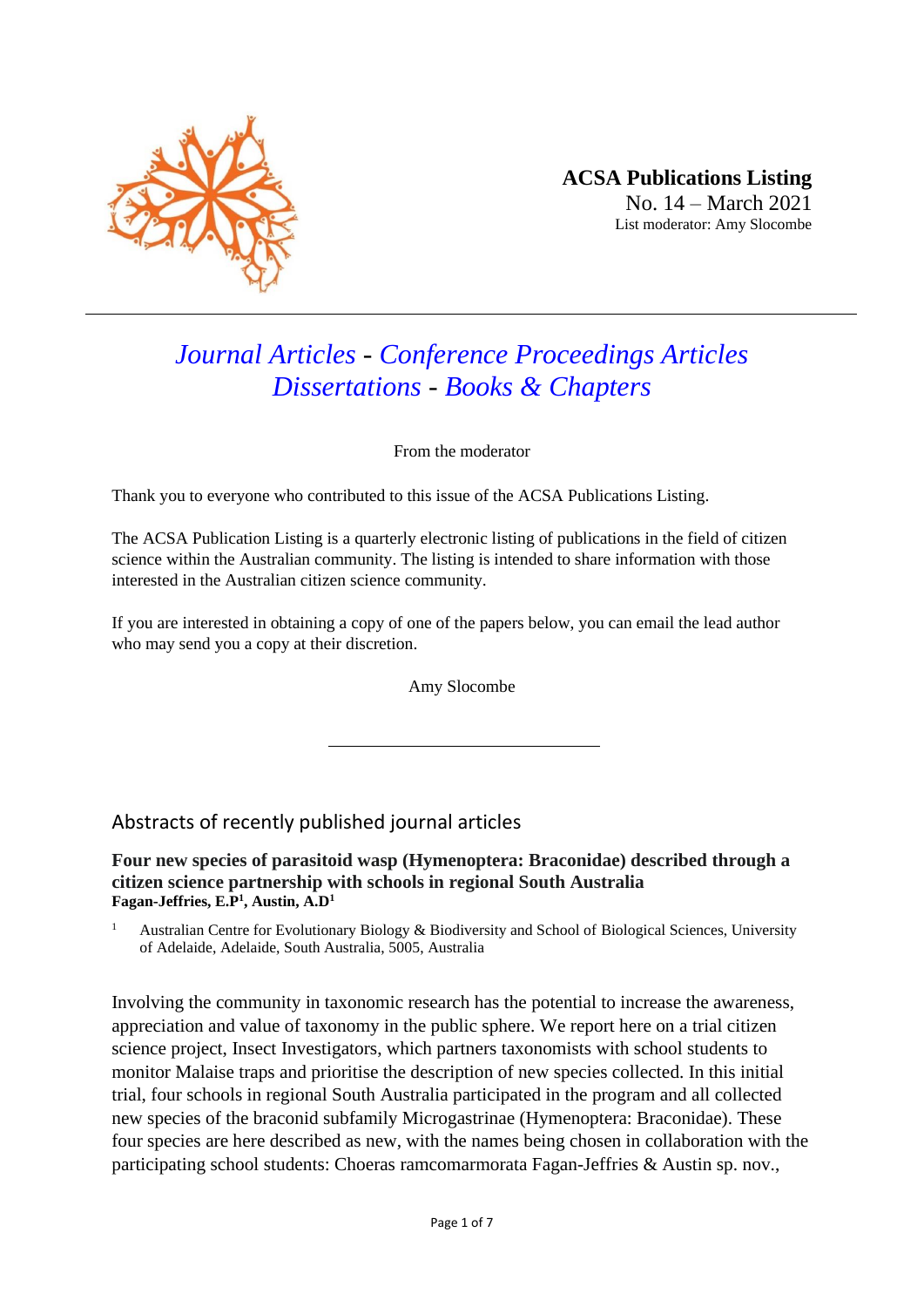Glyptapanteles drioplanetus Fagan-Jeffries & Austin sp. nov., Dolichogenidea franklinharbourensis Fagan-Jeffries & Austin sp. nov. and Miropotes waikerieyeties Fagan-Jeffries & Austin sp. nov. All four species are diagnosed against the known members of the genera from Australia, New Zealand, Fiji, Samoa and Papua New Guinea, and images and COI DNA barcodes are provided of the holotypes. Students had positive feedback about their experiences of the program, and there is significant potential for it to be expanded and used as a means to connect communities with taxonomic science.

Published March 2021 in *Zootaxa* Vol 4949:1, 79-101 doi:<https://doi.org/10.11646/zootaxa.4949.1.4>

### **A visualisation tool for citizen-science marine debris big data Clark, G.F<sup>1</sup> , Gacutan, J<sup>1</sup> , Lawther, R<sup>2</sup> , Johnston, E.L<sup>1</sup> , Tait, H3 & Bednarz, T<sup>2</sup>**

- <sup>1</sup> School of Biological, Earth and Environmental Sciences, University of New South Wales, Sydney, New South Wales, Australia
- <sup>2</sup> EPICentre, UNSW Art & Design, Paddington, New South Wales, Australia
- <sup>3</sup> Tangaroa Foundation, Margaret River, Western Australia Australia

We describe the design and structure of a web-based visualization tool for an Australian marine debris database and its application in environmental research, management and science communication. We give examples of its use in generating hypotheses regarding processes driving the distribution of marine debris, identifying source reduction opportunities and communicating science to the public and stakeholders. We suggest this as a model for utilizing other latent environmental data sets, enabling users to implement the five 'source-tosea' steps to characterize, engage, diagnose, design, act and adapt when addressing leading environmental concerns.

Published March 2021 in *Water International* Vol 46:2, 211-223 doi:<https://doi.org/10.1080/02508060.2021.1888495>

# **Potential and pitfalls of citizen science with children: Reflections on Pollinators in the Playground project**

**[Prendergast,](https://onlinelibrary.wiley.com/action/doSearch?ContribAuthorStored=Prendergast%2C+Kit) K<sup>1</sup> , [Vanderstock,](https://onlinelibrary.wiley.com/action/doSearch?ContribAuthorStored=Vanderstock%2C+Amelie) A<sup>2</sup> , [Neilly,](https://onlinelibrary.wiley.com/action/doSearch?ContribAuthorStored=Neilly%2C+Heather) H<sup>3</sup> , [Ross,](https://onlinelibrary.wiley.com/action/doSearch?ContribAuthorStored=Ross%2C+Catherine) C<sup>4</sup> [, Pirotta,](https://onlinelibrary.wiley.com/action/doSearch?ContribAuthorStored=Pirotta%2C+Vanessa) V<sup>5</sup> , Tegart, P<sup>6</sup>**

- <sup>2</sup> School of Life and Environmental Sciences, The University of Sydney, Sydney, New South Wales, Australia
- <sup>3</sup> Australian Landscape Trust, Renmark, South Australia, Australia
- <sup>4</sup> Fenner School of Environment and Society, Australian National University, Canberra, Australian Capital Territory, Australia
- <sup>5</sup> Department of Biological Sciences, Macquarie University, Sydney, New South Wales, Australia
- <sup>6</sup> Australian Citizen Science Association, Sydney, New South Wales, Australia

Engaging school-age children in activities involving 'real-world' science and interacting with scientific researchers can promote an interest in appreciating and understanding the natural

<sup>&</sup>lt;sup>1</sup> School of Molecular and Life Sciences, Curtin University, Bentley, Western Australia, 6102 Australia<br>
<sup>2</sup> Sebest of Life and Environmental Sciences. The University of Sydney, Sydney, New South Welse,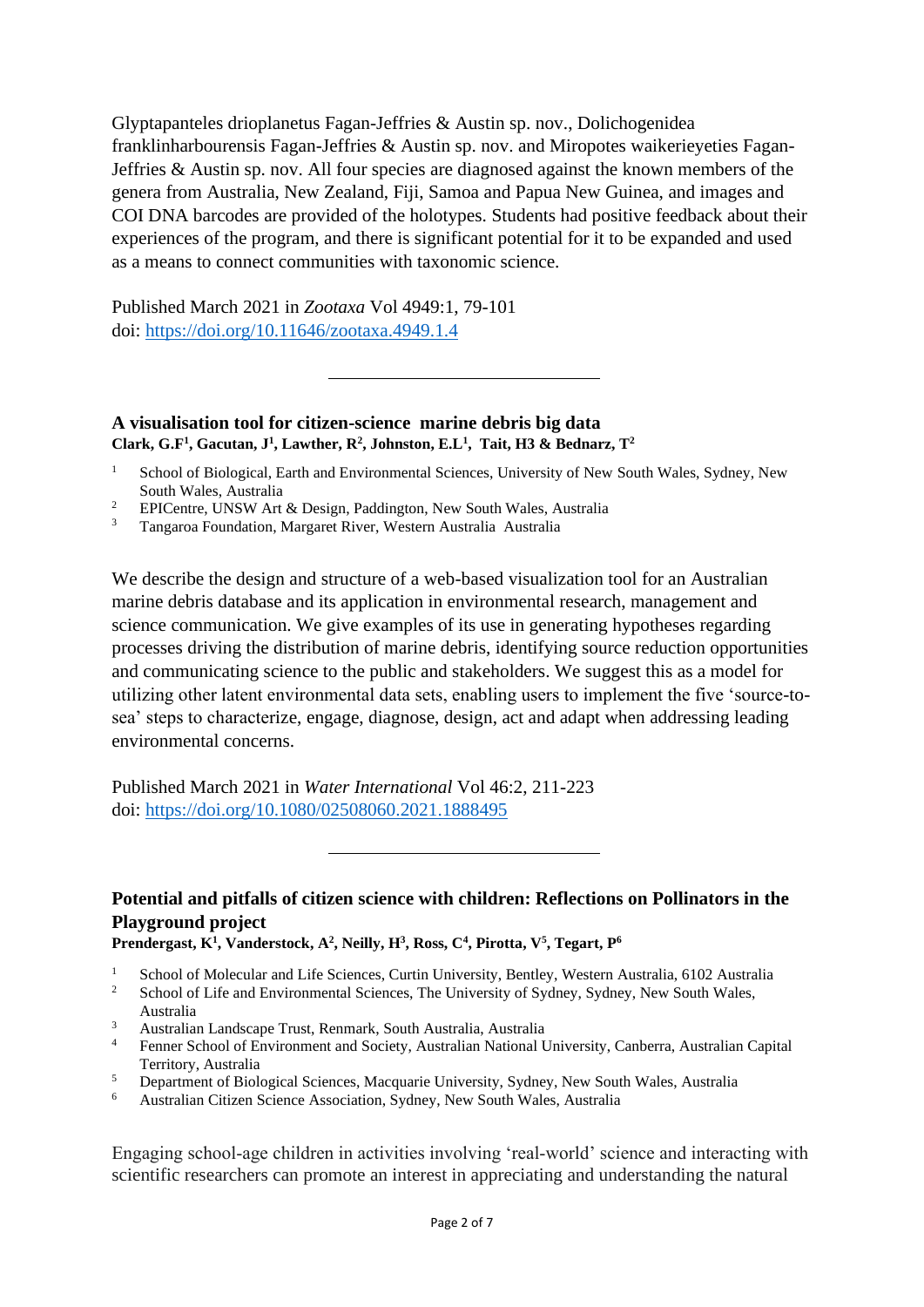world and the scientific method. Here, we describe a project involving five female earlycareer and PhD researchers who facilitated a citizen science project with school-age children. Under the guidance of the researchers, across five schools, children created artificial flowers and installed them on school ovals. Over repeated 10‐min observations, students recorded how colour (yellow vs. blue) and configuration (isolated, clumped adjacent, clumped mixed colour and clumped single colour) influenced how many and what taxa of insects visited. Here, we reflect on what we were able to achieve including creating a simple, fun, costeffective project; anecdotal student interest in insects, and positive female STEM role models. We also acknowledge constraints and shortcomings, including set curricula resulting in suboptimal season for pollinator studies; confounding of results due to children's observations; and being unable to verify the data. We offer recommendations for more robust projects in future, which include collecting specimens to verify results, and measuring learning outcomes. If these recommendations are met, researcher–student projects can engage children in conducting scientific experiments with applications for home and school garden management.

Published March 2021 in *Austral Ecology Special Issue: Insect Traits and Ecology* doi: <https://doi.org/10.1111/aec.13031>

## **Biodiversity citizen science: Outcomes for the participating citizens Peter, M1,2 , Diekötter, T 2 , Höffler, T 3 , Kremerk K<sup>4</sup>**

- <sup>1</sup> Department of Biology Education, IPN Leibniz Institute for Science and Mathematics Education, Kiel, Germany
- <sup>2</sup> Department for Landscape Ecology, Institute for Natural Resource Conservation, Kiel University, Kiel, Germany
- 3 IPN ‐ Leibniz Institute for Science and Mathematics Education, Kiel, Germany
- <sup>4</sup> Biology Education, IDN ‐ Institute for Science Education, Leibniz University Hannover, Hannover, Germany

Citizen science (CS) is regarded as a promising format in environmental and sustainability education as well as in science education. CS projects often assume that participation in the project influences, for example, participants' knowledge or behaviour.

We investigated whether and to what extent biodiversity citizen science (BDCS) projects, from the participants' self‐reported perspective, achieve the following six participant outcomes: (a) content, process and nature of science knowledge, (b) skills of science inquiry, (c) self‐efficacy for science and the environment, (d) interest in science and the environment, (e) motivation for science and the environment and (f) behaviour towards the environment. For this purpose, we conducted an online survey of 1,160 CS participants across 63 BDCS projects in Europe, Australia and New Zealand. Our survey was aimed at adults participating in CS voluntarily.

Survey respondents reported positive changes in all six categories. The most notable result across projects was that self‐reported increases in knowledge, self‐efficacy, interest and motivation were found to be more pronounced when regarding the environment rather than science. Perceived gains in data collection skills were reported to be higher than gains in skills not directly connected to data collection. Reported behaviour changes primarily concerned communication activities, to a lesser degree also gardening activities, and finally more general environmental behaviour.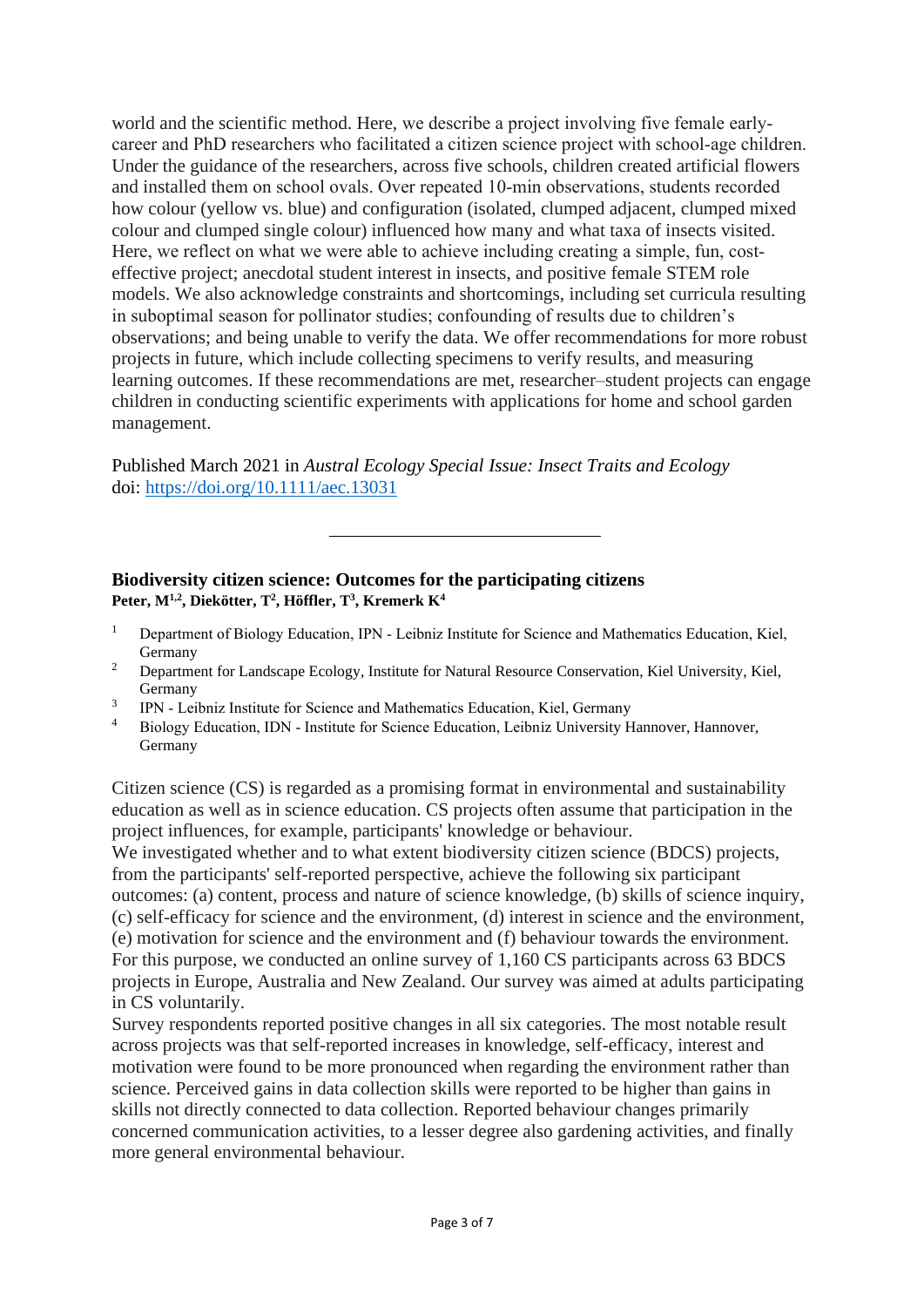In addition to these six participant outcomes, respondents mentioned a variety of other positive and negative outcomes, for example, health and well‐being, enjoyment, a sense of satisfaction, an increased connection to people and nature but also a more pessimistic view regarding the future of the environment.

We conclude that BDCS projects could have a high potential for environmental and sustainability education as well as science education. Further research should investigate individual participant outcomes in more depth and should focus on the factors that influence these participant outcomes. Moreover, exploring the perspectives of both project participants and project coordinators would be valuable. In this way, it would be possible to improve the development and design of CS projects. As a result, BDCS projects could more effectively achieve outcomes for the participants, for science and for biodiversity.

Published March 2021 in People and Nature 2: 294-311 doi: <https://doi.org/10.1002/pan3.10193>

#### **Optimising monitoring for trend detection after 16 years of woodland‐bird surveys Prowse, T.A.A<sup>1</sup> , O'Connor, P.J<sup>2</sup> , Collard, S.J<sup>2</sup> , Peters, K.J<sup>3</sup> , Possingham, H.P4,5**

- <sup>1</sup> School of Mathematical Sciences, The University of Adelaide, Adelaide, SA, Australia
- <sup>2</sup> Centre for Global Food and Resources, The University of Adelaide, Adelaide, SA, Australia
- <sup>3</sup> Natural Resources Adelaide and Mount Lofty Ranges, Adelaide, SA, Australia
- <sup>4</sup> The Nature Conservancy, South Brisbane, Qld, Australia
- <sup>5</sup> School of Biological Sciences, The University of Queensland, St Lucia, Qld, Australia

Long‐term biodiversity monitoring programs provide important information about species' trajectories and broader environmental change. Often constrained by funding and organisational capability and commitment, monitoring programs need to be optimised to maximise ecological and economic efficiencies, as part of sound adaptive management. The monitoring design requirements for detecting biodiversity trends, across assemblages of species with different traits, can be informed by historical datasets. Using data from a landscape-scale (c. 2,500 km2) bird monitoring program encompassing 151 sites visited three times annually over 16 years, we used resampling to simulate different monitoring designs. We quantified the capacity of modified monitoring regimes to detect population trends for 65 bird species with different densities, detectabilities and specialisations.

The majority (58%) of species exhibited a significant decline in relative abundance, with the ability to detect trends proportional to the length of the time series used for analysis. The percentage of trends detected decreased as survey sites or sessions were dropped from the monitoring dataset. Statistically significant trends remained undetected for an additional 2.5 species for every 10% of sites excluded randomly from the program. As monitoring effort was reduced, the precision of trend estimates for rare species was particularly compromised. Conducting bird surveys every second year would produce better results than an equivalent reduction in effort achieved by surveying only half the sites each year, but could compromise the sustainability of the program. If the number of survey sites were reduced, trend detection would be optimised by retaining the spatial extent of the surveys (i.e. by dropping sites from well-surveyed regions rather than excluding outlying, isolated sites), but the cost savings of this approach would be small.

Synthesis and applications. Reduced monitoring effort will compromise trend detection for rare species or species that are difficult to observe, and declining species that will soon become rare. Consequently, monitoring effort that is considered 'surplus' today could provide critical data for detecting species‐level trends and prioritising conservation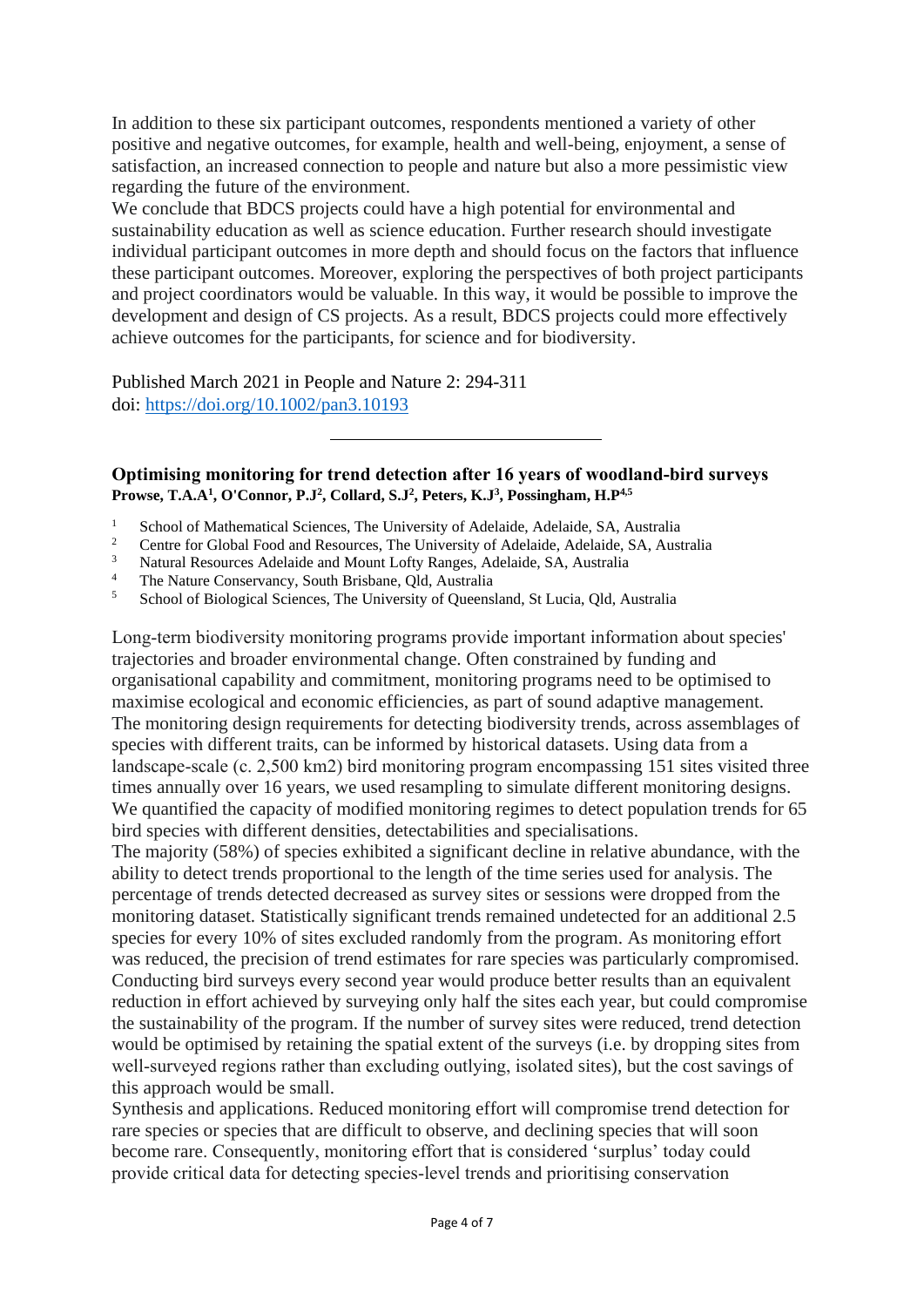interventions in the future. Further, sampling efficiencies are not all-important; we must also consider the impacts of survey design modification on the social and political sustainability of existing monitoring programs.

Published March 2021 in *Journal of Applied Ecology* 00: 1– 11 doi: <https://doi.org/10.1111/1365-2664.13860>

**Citizen Science as Democratic Innovation That Renews Environmental Monitoring and Assessment for the Sustainable Development Goals in Rural Areas Ferrari, C.A<sup>1</sup> , Jönsson, M<sup>2</sup> , Gebrehiwot, S, G<sup>3</sup> , Chiwona-Karltun, L<sup>1</sup> , Mark-Herbert, C<sup>4</sup> , Manuschevich, D5 , Powell, N6,7 , Do, T<sup>6</sup> , Bishop, K<sup>8</sup> and Hilding-Rydevik, T<sup>9</sup>**

- <sup>1</sup> Department of Urban and Rural Development, Swedish University of Agricultural Sciences (SLU), 750 07 Uppsala, Sweden
- <sup>2</sup> Swedish Species Information Centre, Swedish University of Agricultural Sciences (SLU), 750 07 Uppsala, Sweden
- <sup>3</sup> Ethiopian Institute of Water Resources, Addis Ababa University, 15046 Addis Ababa, Ethiopia<br><sup>4</sup> Department of Forest Economics, Swedish University of Agricultural Sciences (SLU), 750.07 I
- <sup>4</sup> Department of Forest Economics, Swedish University of Agricultural Sciences (SLU), 750 07 Uppsala, Sweden
- <sup>5</sup><br>Department of Geography, University of Chile, 8331051 Santiago, Chile<br>Suctorial University Leoning and Because Contra (SWEDESD), Ungeola Univ
- <sup>6</sup> Sustainability Learning and Research Centre (SWEDESD), Uppsala University, 752 37 Uppsala, Sweden
- <sup>7</sup> Sustainability Research Centre, University of the Sunshine Coast (USC), 4558 Queensland, Australia
- <sup>8</sup> Department of Aquatic Sciences and Assessment, Swedish University of Agricultural Sciences (SLU), 750 07 Uppsala, Sweden
- <sup>9</sup> Swedish Biodiversity Center, Swedish University of Agricultural Sciences (SLU), 750 07 Uppsala, Sweden

This commentary focuses on analyzing the potential of citizen science to address legitimacy issues in the knowledge base used to guide transformative governance in the context of the United Nation's Sustainable Development Goals (henceforth SDGs). The commentary develops two interrelated arguments for better understanding the limits of what we term "traditional" Environmental Monitoring and Assessment (EMA) as well as the potential of citizen science (CS) for strengthening the legitimacy of EMA in the local implementation of SDGs. We start by arguing that there is an urgent need for a profound renewal of traditional EMA to better implement the SDGs. Then, we present CS as a democratic innovation that provides a path to EMA renewal that incorporates, develops, and extends the role of CS in data production and use by EMA. The commentary substantiates such arguments based on current approaches to CS and traditional EMA. From this starting point, we theorize the potential of CS as a democratic innovation that can repurpose EMA as a tool for the implementation of the SDGs. With a focus on the implementation of SDG15 (Life on Land) in local contexts, the commentary presents CS as a democratic innovation for legitimate transformative governance that can affect socio-ecological transitions. We see this approach as especially appropriate to analyze the implementation of SDGs in rural settings where a specific resource nexus can create conflict-laden contexts with much potential for a renewed EMA to support transformative governance towards Agenda 2030.

Published March 2021 in Sustainability 13(5), 2762 doi:<https://doi.org/10.3390/su13052762>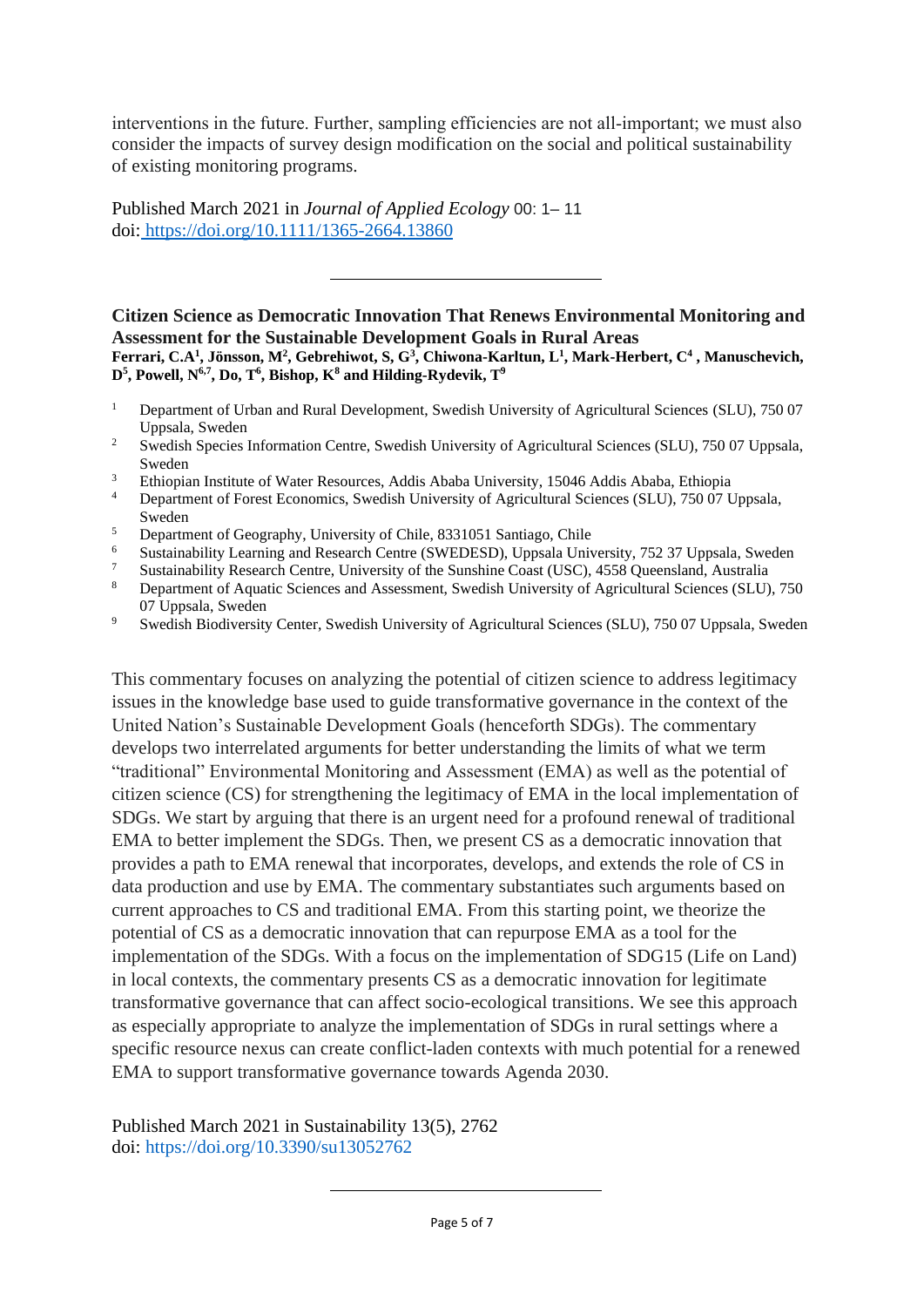## **An overview of the history, current contributions and future outlook of iNaturalist in Australia**

**Mesaglio, T1,3 and Callaghan, C.T1,2**

- <sup>1</sup> Centre for Ecosystem Science, School of Biological, Earth and Environmental Sciences, The University of New South Wales, UNSW Sydney, NSW 2052, Australia.
- <sup>2</sup> Evolution & Ecology Research Centre, School of Biological, Earth and Environmental Sciences, The University of New South Wales, UNSW Sydney, NSW 2052, Australia.
- <sup>3</sup> Corresponding author. Email: [thomasmesaglio@gmail.com](mailto:thomasmesaglio@gmail.com)

Citizen science initiatives and the data they produce are increasingly common in ecology, conservation and biodiversity monitoring. Although the quality of citizen science data has historically been questioned, biases can be detected and corrected for, allowing these data to become comparable in quality to professionally collected data. Consequently, citizen science is increasingly being integrated with professional science, allowing the collection of data at unprecedented spatial and temporal scales. iNaturalist is one of the most popular biodiversity citizen science platforms globally, with more than 1.4 million users having contributed over 54 million observations. Australia is the top contributing nation in the southern hemisphere, and in the top four contributing nations globally, with over 1.6 million observations of over 36 000 identified species contributed by almost 27 000 users. Despite the platform's success, there are few holistic syntheses of contributions to iNaturalist, especially for Australia. Here, we outline the history of iNaturalist from an Australian perspective, and summarise, taxonomically, temporally and spatially, Australian biodiversity data contributed to the platform. We conclude by discussing important future directions to maximise the usefulness of these data for ecological research, conservation and policy.

Published March 2021 in *Wildlife Research* doi:<https://doi.org/10.1071/WR20154>

**Is color data from citizen science photographs reliable for biodiversity research? Laitly, A<sup>1</sup> , Callaghan, C.T<sup>1</sup> , Delhey, K2,3, Cornwell, W.K<sup>1</sup>**

<sup>2</sup> Max Planck Institute for Ornithology, Seewiesen, Germany

Color research continuously demands better methods and larger sample sizes. Citizen science (CS) projects are producing an ever‐growing geo‐ and time‐referenced set of photographs of organisms. These datasets have the potential to make a huge contribution to color research, but the reliability of these data need to be tested before widespread implementation. We compared the difference between color extracted from CS photographs with that of color extracted from controlled lighting conditions (i.e., the current gold standard in spectrometry) for both birds and plants. First, we tested the ability of CS photographs to quantify interspecific variability by assessing > 9,000 CS photographs of 537 Australian bird species

<sup>&</sup>lt;sup>1</sup> Evolution and Ecology Research Centre, School of Biological, Earth and Environmental Sciences, University of New South Wales, Sydney, NSW, Australia

<sup>3</sup> School of Biological Sciences, Monash University, Clayton, Vic., Australia